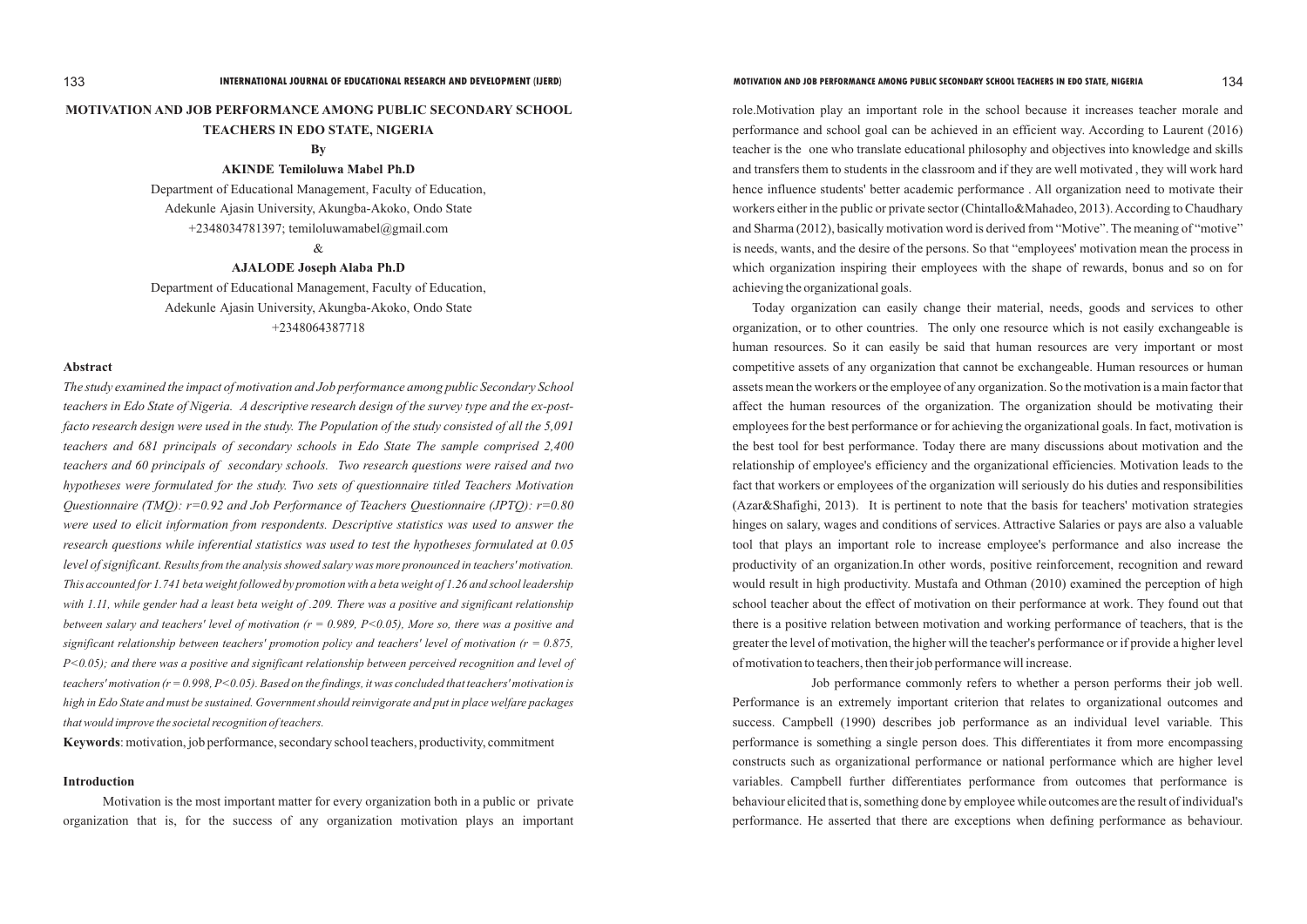Performance can consist of mental production such as answers or decisions. Performance must be directed toward organizational goals that are relevant to the job or role. Job performance is also conceptualized as a multidimensional construct consisting of more than one kind of behaviour. Productivity is another related construct which is thought of as a comparism of the amount of effectiveness that results from a certain level of cost associated with that effectiveness that is ratio of output to input. Utility is another associated construct to job performance which is conceptualized as the value of a particular effectiveness or productivity. Utilities of performance, effectiveness and productivity are value judgments.

According to the traditional economic theory labour can be defined as, "A factor of production which consists of manual and mental exertion and receives some return in form of wages, salaries or professional fees" (Railkar, 2011). The Intramural welfare amenities are those provided within the premises of the establishments such as sanitary facilities, crèches, rest shelters and canteens, drinking water, prevention of fatigue, health services including occupational safety, administrative arrangements, uniforms and protective clothing, shift allowance and so on. Employer secures the benefits of high efficiency and low employee absenteeism and minimum employee turnover. Facilities like housing, medical benefits and education facilities help to increase productivity of workers.

Various studies have explored the labour welfare facilities provided by organizations and determined its influence on employee motivation, job satisfaction and employee efficiency. Khan (2014) declares that the lot of the worker is the mirror of the prosperity of a country. If industrial worker is sick, the industrial unit will be sick. To neglect the labour class is to neglect productivity because ultimately country's welfare lies in their welfare. Laddha (2012) advocated that employee welfare facilities enable workers to live a richer and more satisfactory life. After employees have been hired, trained and remunerated they need to be retained and maintained to serve the organization better. Welfare facilities are designed to take care of the wellbeing of the employees, they do not generally result in any monitory benefits to the employees nor are these facilities provided by employers alone, government and non-governmental agencies and trade unions too contribute towards employee's benefits. Singh (2012), in his research found that employee welfare measures increase the productivity of organization and promote healthy industrial relations there by maintaining industrial peace.

Jegadeesan (2013) focused on the importance of improvement of labour welfare for increasing productivity of the organization. Welfare not only motivate employees but also influence the sentiments of workers when an employee feel that the management are interested in their wellness and happiness, his tendency to grumble will gradually disappear. Thus Welfare activities develop the physique, morality, intelligence and the standard of living of the worker and thus it improves the efficiency and productivity.

Singh (2012) observed that there is a positive relation between the welfare measures and man

power productivity that is, if the proper welfare measures are taken the productivity of the employees will increase and ultimately the profit of the organization as well as it enhances the morale and motivation of the employees which gives a positive impact on the efficiency level of the organization.

According to Khademi (2014), Organizational welfare has a positive impact on organizational performance including happiness, security, motivation and job satisfaction. It is argued that, welfare services can be used to secure the labour force by providing proper human conditions of work and living through minimizing the hazardous effect on the life of the workers and their family members**.** The nature of work, Salary, Advancement opportunities, Management, Work groups and Work conditions. It is one of the major challenges for today's organization. Job satisfaction represents a combination of positive or negative feelings that workers have towards their work. Meanwhile, when a worker employed in a business organization, brings with it the needs, desires and experiences which determinates expectations that he has dismissed. Job satisfaction represents the extent to which expectations are and match the real awards.

Aresearch in different organizations by Patro (2012), identified that the employees are assets of any organization. The needs of the employee must be satisfied in order to meet the goals of the organization. Any organization would be effective only when there is high degree of co-operation between the employees and their management. Parul and Ashok (2013) concluded in terms of proving that different welfare provisions provided to the employees working in an organization under Factories Act, 1948 are having positive relation with the employee satisfaction, after analyzing the correlation between these two factors. The reason behind this result is that these are the factors that lead to satisfaction and if these facilities are not present, it sometimes leads to dissatisfaction. Ekta (2013) studied that staff well-being and their level of satisfaction and engagement has been found to directly impact on organizational performance and ultimately organizational success. It is an obvious statement but high employee satisfaction levels can reduce employee turnover.

Patro (2015) in a comparative analysis of welfare measures in public and private sector found that an employees' welfare facility is the key dimension to smooth employer-employee relationship. These welfare facilities improve the employees' morale and loyalty towards the management thereby increasing their happiness, satisfaction and performance. In recent time, there is a great concern about the dwindling standards of education which has led to a critical discussion in Nigerian society.

The performance of students who obtained five credits level passes and above, including English language and Mathematics in recent time in West Africa Examination Senior Certificate and senior school certificate examination conducted by national examination council particularly has been relatively low. This has generated a lot of debates and serious concern among the education stakeholders. Furthermore, the problem of the study arose from the background information that the

#### 135 **AKINDE TEMILOLUWA MABEL, AJALODE JOSEPH ALABA MOTIVATION AND JOB PERFORMANCE AMONG PUBLIC SECONDARY SCHOOL TEACHERS IN EDO STATE, NIGERIA** 136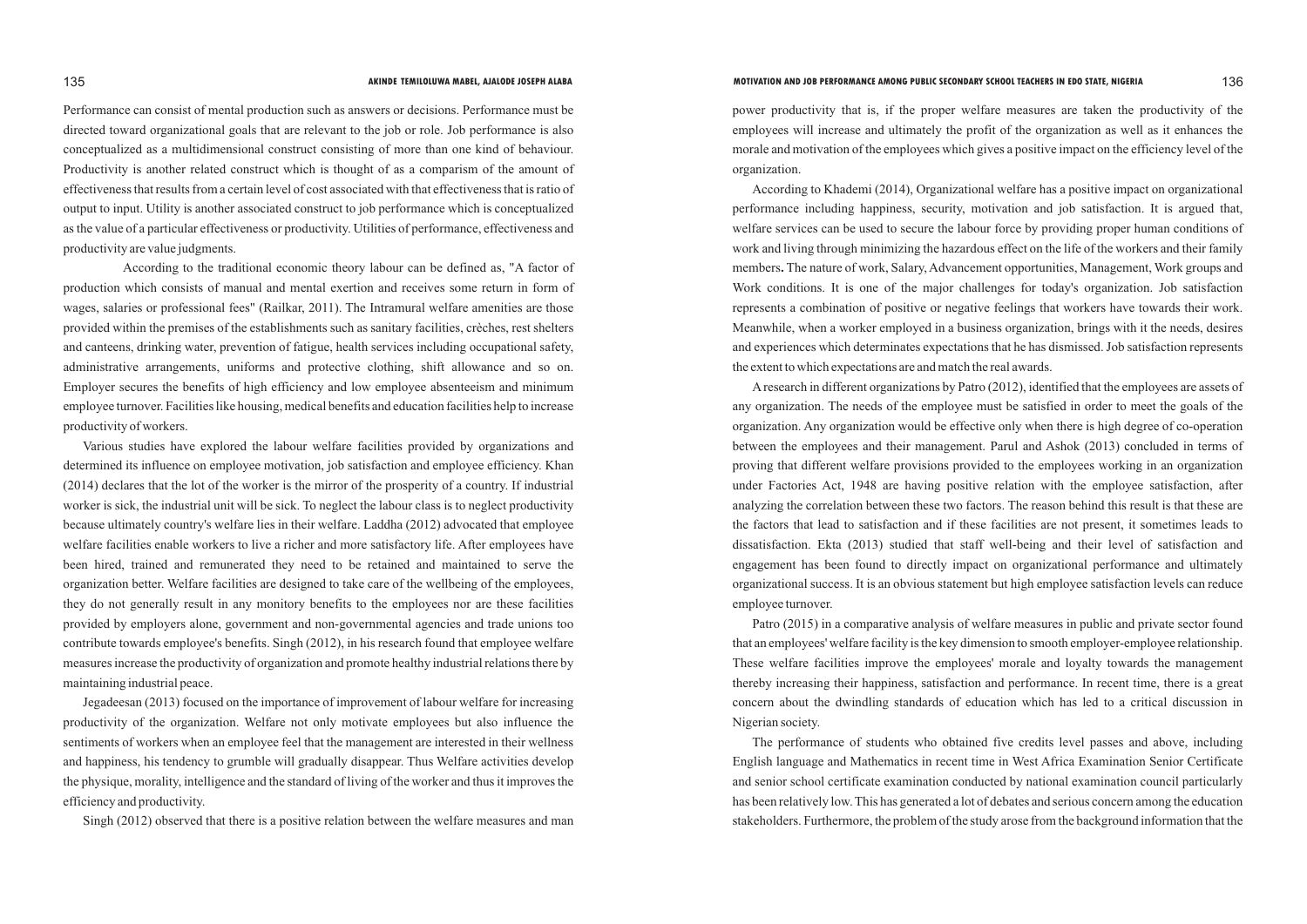teachers who seem to be channel of instruction in school system appears no longer dedicated and committed to their job. All these inadequacies provided gaps which this study intends to fill

#### **Statement of the Problem**

In recent time, there is a great concern about the dwindling standards of education which has led to a critical discussion in the Nigerian society. The performance of students who obtained five (5) credits level passes and above, including English Language and Mathematics in recent time in West African Examination Senior Certificate (WASSCE) and the Senior School Certificate Examinations (SSCE) conducted by the National Examination Council particularly; has been relatively low, ranging between 30.99% and 52.97% in the period between 2012 and 2016 (Owadiae, 2012; Eguridu, 2014; and Adenipekun, 2016). This has generated a lot of debates and serious concern among the education stakeholders. The low quality output in secondary schools cannot be unconnected with poor motivation of teachers who are charged with translating national educational goals and objectives i.e. teachers must be focused upon by looking at how their general welfare have been met by government. Avital question must therefore be asked. How did we arrive at this very bad situation in the country in the area of educational attainment? Thus, the essence of this work is to find out motivation strategies and how they would impact on the job performance of Secondary School teachers in Edo State, Nigeria

The purpose of this study was to see how motivationaffects job performance among secondary school teachers in Edo State, Nigeria. Thus, the study was undertaken tofind out the level of teachers' motivation in public secondary schools in Edo Stateand find out the relationship between financial rewards and staff motivation;

#### **Research Questions**

1. What is the level of staff motivation in Edo State Secondary School?

2. What is the level of job performance among secondary school teachers in Edo State?

#### **Research Hypotheses**

Based on the problems of this study two hypotheses were generated for the study:

1. There is no significant relationship between teachers' motivation and job performance among secondary school teachers in Edo State.

2. There is no significant relationship between salary and level of motivation of secondary teachers in Edo State.

#### **Methodology**

 Adescriptive research design of a survey type and the *expost-facto* research design were used in the study. The Population of the study consists of all the 5,091 teachers and 681 principals of secondary schools in Edo State. Sixty (60) secondary schools were drawn on proportionate sampling basis from the existing three senatorial zones. Forty teachers were drawn on proportionate basis from the 60 schools which amounted to 2,400 teachers and 60 principals of the sampled

#### AKINDE TEMILOLUWA MABEL, AJALODE JOSEPH ALABA<br>
138

schools. Two sets of questionnaire were constructed to elicit information from respondents. They include: Teacher Motivation Questionnaire (TMQ) for teachers and Teacher Job Performance Questionnaire (TJPQ) for principals. The (TMQ) have two sections. Section A has six items which includes sex, years of experience among others, section B contains items that border on level of motivation which is stratified into; very high, high, moderate, low and very low and it has seventeen items. The TJPQ also have two sections. Section A dealt with background information of respondents and section B contains items on job performance with fifteen items.The instruments for data collection was validated by three experts and the reliability estimate was 0.92 and 0.80 respectfully.

#### **RESULTS**

#### **Research Question 1**

# **What is the level of Staff motivation in Edo State Secondary Schools?** In order to answer the question, the mean level of motivation of the sample was determined. Scores

pertaining to motivation were calculated based on the responses supplied by the respondents as indicated in the TMQ and TJPQ instruments.. Alevel above the mean of 3.0 was classified as having high level of motivation and those staff below a mean of 3.0 and above 2.0 were regarded as having moderate level of motivation. Those having mean motivation below 2.0 were classified as having

low level of motivation. Table 1 and 2 show the results of classification. **Table 1**

#### **Summary of Mean Rating of Respondents on Motivation Variables in Edo State Secondary**

#### **Schools**

| <b>Motivation Variables</b>   | N    | Mean | <b>SD</b> |  |
|-------------------------------|------|------|-----------|--|
| Teacher's Years of experience | 2400 | 3.84 | 1.60      |  |
| Teachers' qualifications      | 2400 | 3.92 | 1.12      |  |
| Gender                        | 2400 | 3.24 | 1.03      |  |
| Available Resources           | 2400 | 1.85 | .58       |  |
| <b>Financial Rewards</b>      | 2400 | 3.35 | .79       |  |
| Promotion                     | 2400 | 3.30 | .76       |  |
| Leave Schedules               | 2400 | 2.03 | .57       |  |
| School Leadership             | 2400 | 2.73 | .74       |  |
| <b>School Location</b>        | 2400 | 1.51 | .29       |  |
| Societal Recognition          | 2400 | 1.69 | .03       |  |
| Average                       | 2400 | 2.46 | 0.77      |  |

Table 1 reveals that the mean and standard deviation of all variable with teachers' qualifications having the highest mean of 3.92 and SD of 1.12, while the least mean was school location with a mean of 1.51 and SD of 0.29. However, the average mean for all motivation variables was 2.46 and SD of 0.77.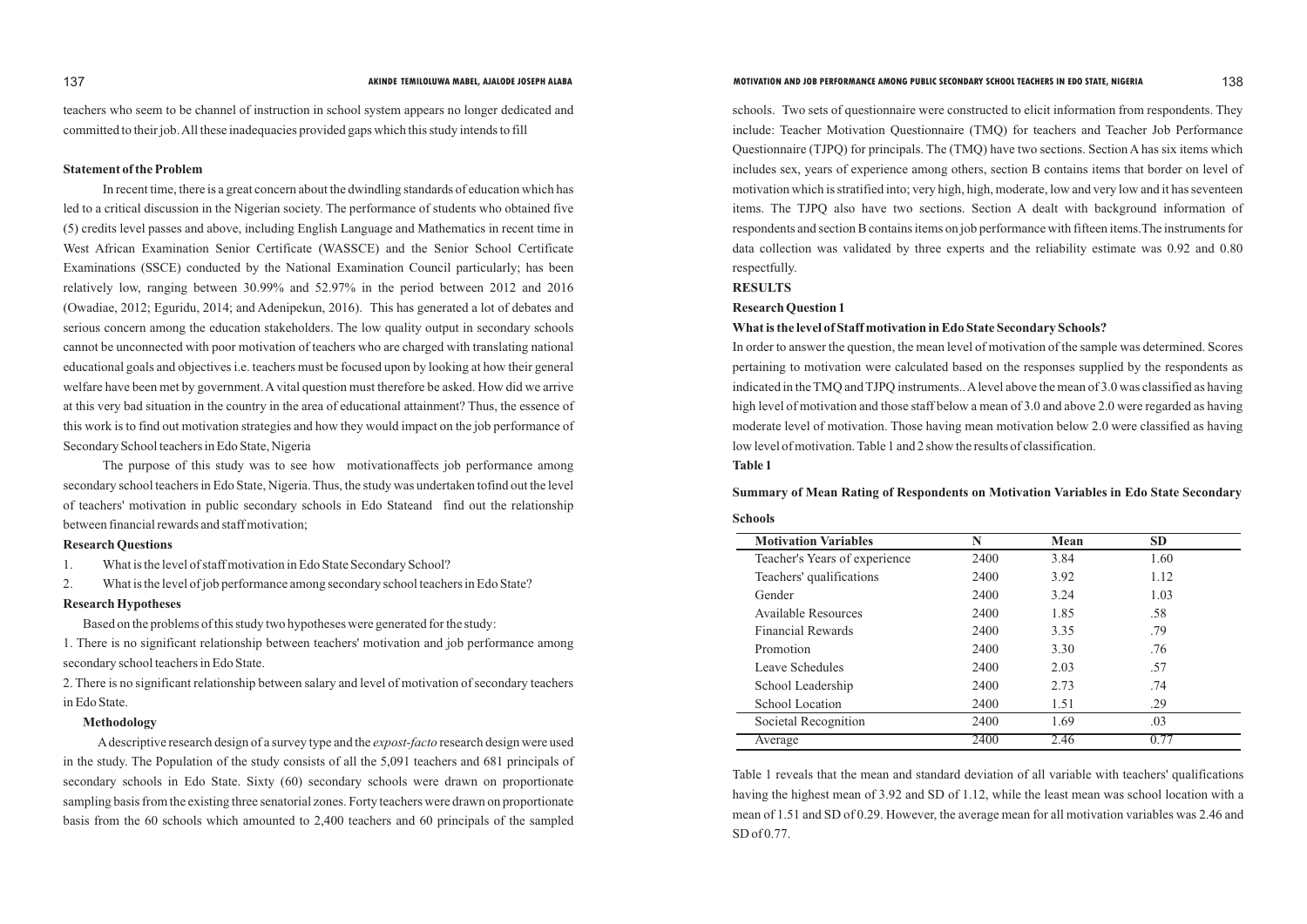|                | <b>S/N</b> Items                                                | <b>SA</b> | $\frac{0}{0}$ | $\mathbf A$ | $\frac{0}{0}$ | D   | $\frac{0}{0}$ | <b>SD</b> | $\frac{0}{0}$  | Mean     |
|----------------|-----------------------------------------------------------------|-----------|---------------|-------------|---------------|-----|---------------|-----------|----------------|----------|
| 1              | I do not normally miss lessons                                  | 919       | 38            | 654         | 27            | 125 | 6             | 702       | 29             | 2.51     |
| $\overline{2}$ | I do extra reading before teaching                              | 773       | 32            | 546         | 23            | 643 | 27            | 438       | 18             | 2.54     |
| 3              | We use several method in<br>presenting a lesson                 | 940       | 39            | 930         | 38            | 417 | 18            | 113       | 5              | 2.64     |
| 4              | I give graded test                                              | 584       | 24            | 616         | 26            | 606 | 25.6          | 585       |                | 24.42.32 |
| 5              | I often buy instructional materials<br>to assist my teaching    | 309       | 13            | 492         | 21            | 881 | 36            | 718       | 30             | 2.02     |
| 6              | I take part in extra teaching of the<br>students                | 649       | 27            | 650         | 27            | 676 | 28            | 425       | 18             | 2.57     |
| $\tau$         | I provide correction                                            | 897       | 37            | 697         | 29            | 622 | 26            | 184       | 8              | 2.73     |
| $8\,$          | I check students note weekly                                    | 379       | 16            | 481         | 20            | 941 | 38            | 626       | 26             | 2.01     |
| 9              | I personally write notes for<br>students                        | 217       | 9             | 233         | 10            | 697 | 29            | 1253      | 52             | 1.89     |
| 10             | I give assignment to the students<br>at least once a week       | 984       | 26            | 654         | 27            | 685 | 28            | 77        | $\overline{4}$ | 2.79     |
| 11             | My class report on terminal<br>examination is never late        | 797       | 33            | 597         | 25            | 722 | 30            | 284       | 12             | 2.71     |
| 12             | I enjoy being requested to give<br>work on Saturday             | 673       | 28            | 646         | 26            | 543 | 23            | 538       | 23             | 2.10     |
| 13             | I come to school punctually                                     | 920       | 38            | 950         | 39            | 317 | 13            | 213       | 10             | 1.80     |
| 14             | I am unhappy with my work as a<br>teacher, I prefer another job | 479       | 20            | 581         | 24            | 714 | 29.6          | 726       |                | 26.41.71 |
| 15             | I prefer to remain on teaching as<br>my career                  | 375       | 16            | 485         | 20            | 905 | 37            | 635       | 27             | 2.90     |
|                | Average                                                         | 660       | 27.4          | 614         | 25.5          | 631 | 26            | 495       |                | 21.12.52 |
|                | Source: Field work, (2020)                                      |           |               |             |               |     |               |           |                |          |

#### AKINDE TEMILOLUWA MABEL, AJALODE JOSEPH ALABA<br>
140

Table 3 depicts the mean and standard deviation among views of teachers on job performance among teachers in Edo State. The respondents with a mean of 2.51 agreed that they do not normally miss their lessons, doing extra reading before teaching (mean of 2.54), taking part in extra teaching of the students with a mean of 2.57 and also giving assignments to the students as least once in a week (2.79). While respondents disagreed on the view that teachers personally write notes for students with a mean of 1.89. Also, a mean of 2.01 disagreed that they enjoy being requested to give extra work on Saturday and that giving graded test had a mean of 2.32. However, a grand average of the mean stood at 2.52, an indication that the level of teachers' job performance in Edo State is high.

## **Hypothesis One**

There is no significant relationship between teachers' motivation and job performance in among secondary school teachers in Edo State.

In testing this hypothesis, all motivation variables identified were subjected to test of relationship with the use of regression analysis to arrive at table 3. **Table 4**

## **Teachers' Level of Motivation and Job Performance in Edo State**

## **Table 2**

## **Level of Motivation among Secondary School Teachers in Edo State**

| <b>Level of Motivation</b> | <b>Frequency</b> | $\frac{6}{6}$ |
|----------------------------|------------------|---------------|
| High                       | 1561             | 64.28         |
| Moderate                   | 406              | 17.33         |
| Low                        | 433              | 18.39         |
| Total                      | 2400             | 100           |

Source: fieldwork, (2020)

Table 2 reveals that 64.28% of the teachers in Edo State fall within the category of high level of motivation. But 18.39% with moderate level while 17.33% had a low level of motivation. This result indicates that the level of motivation among secondary school teachers in Edo state is high.

### **Research Question 2**

#### **What is the level of teachers' job performance in Edo State?**

The data collected in respect of item 1- 15 of on TJPQ instruments were used to answeredthe stated research question. Data were also analyzed using percentage. Summary of the result was presented in Table 3 below.

### **Table 3**

#### **Percentage of Job Performance Among Secondary School Teachers in Edo State**

| <b>Model Summary</b> |                           | $R =$<br>.418<br>$R^2 =$<br>.174<br>$R^{2}(adj)=.013$ |       |                |             |            |
|----------------------|---------------------------|-------------------------------------------------------|-------|----------------|-------------|------------|
| <b>ANOVA</b>         |                           | Sum of square                                         | Df    | <b>Mean Sq</b> | $\mathbf F$ | <b>Sig</b> |
|                      | Regression                | 17.431                                                | 8     | 2.5698         |             |            |
|                      |                           |                                                       |       |                | 1,009       | 2.179      |
|                      | Residual                  | 2.014                                                 | 1.082 | .395           |             |            |
|                      | Total                     | 100.00                                                | 1,017 |                |             |            |
|                      | significant at 0.05 level |                                                       |       |                |             |            |

stand is expressed in table 4.

**Table 5**

# **Teachers' Level of Motivation and Job Performance in Edo State**

| leachers' Level of Motivation and Job Performance in Edo State |                     |                       |                     |         |      |  |  |  |
|----------------------------------------------------------------|---------------------|-----------------------|---------------------|---------|------|--|--|--|
|                                                                |                     | <b>Unstandardized</b> | <b>Standardized</b> |         |      |  |  |  |
|                                                                | <b>Coefficients</b> |                       | <b>Coefficients</b> |         |      |  |  |  |
|                                                                | B                   | Std. error Beta       |                     | T       | Sig. |  |  |  |
| (Constant) Staff Motivation                                    | 2.724               | .818                  | .0222               | 3.331   | .002 |  |  |  |
| <b>School Location</b>                                         | $-.031$             | .056                  | .009                | $-.005$ | .007 |  |  |  |
| Leave Schedule                                                 | $-.019$             | .041                  | $-.021$             | $-.011$ | .021 |  |  |  |
| <b>Available Resources</b>                                     | .032                | .022                  | .008                | $-.012$ | .004 |  |  |  |
| Promotion                                                      | .055                | .044                  | .698                | 1.266   | .213 |  |  |  |
|                                                                |                     |                       |                     |         |      |  |  |  |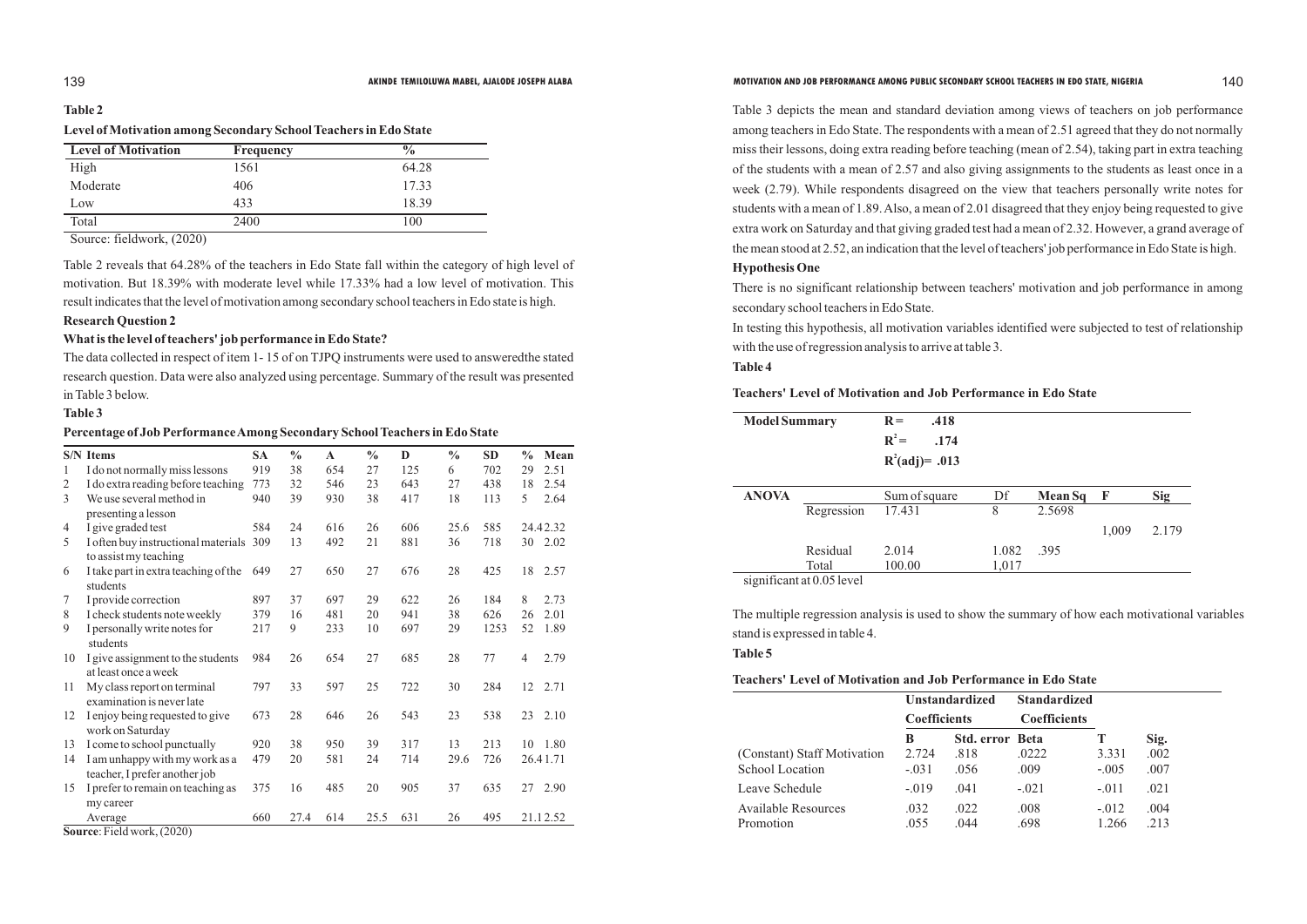Table 4 reveal that predictor of Financial Reward is more pronounced which accounted for 1.741 beta weight (174.0%) followed by Promotion with a beta weight of 126.6% and School Leadership 111.0%. While Gender had a least beta weight of .209 (20.9%), In view of the statistically significant relationship between the predictor variables and criterion variables, the hypothesis is hereby rejected which shows that there is a significant relationship among teacher's years of experience, qualifications, available resources, promotion, school leadership and societal recognition.

#### **Hypothesis Two**

There is no significant relationship between financial rewards and level of motivation among secondary school teachers in Edo State.

In testing this hypothesis, Pearson Product Moment Correlation (PPMC) was used to determine the relationship in the mean responses

#### **Table 5**

#### **Salary and Teachers Level of Motivation in Edo State Secondary Schools**

It means that when the workers are regularly promoted they will be ready to give their all by working efficiently to achieve the organizational goals and objectives.That is, if teachers are treated poorly, this may have a negative and lasting effect on the achievement of the student academically

Research question two also showed that the level of teachers' job performance in Edo State is high. Perhaps the high level of teachers' motivation must have paved way for a high academic performance. In addition, the study observed strong support for job security which is supported by the finding of Esia-Donkoh and Bampoh-Addo (2009) that, some motivated work behaviours could be achieved by an organization only when the organization motivates people to join the organization, remain in it, come to work regularly, work hard or perform to achieve high output and show good corporate citizenship. This means that, if workers are assured of the permanence of their job without threat of relegation, they will perform at their best optimum. This means that if workers are assured of their job without threat of relegation, they will perform at their best optimum.

From the test of hypothesis one, the result showed that there was a significant relationship between motivation strategies and job performance of public secondary school teachers in Edo state. This was supported by Mustafa and Othman (2010) findings which found out that, there is a positive relation between motivation and working performance of teachers in secondary schools.

The second hypothesis which revealed that there was a significant relationship between salary and level of motivation of teachers is in line with Elton (1984) who identified the payment of salaries, allowances and promotions as the key factors that shape teacher altitudes towards their work. But Oyetakin (2014) findings proved that it is not only monetary rewards that motivate teachers in schools, other non-financial motivators also have positive impacts in workers output. Thus, true motivation which would translate to increase job performance. **Conclusion**

It was concluded in the study that teachers' motivation was related to level of job performance in the secondary schools of Edo state. It was noted that teachers' level of motivation and job performance were high and should be sustained and improved on.

#### **Recommendations**

Based on the findings and conclusion of this study, the following recommendations were made.

1. The appointments of principals on seniority should be sustained and the government of Edo State should also ensure that appointment to principals and promotion from one grade level to the other should be based on productivity and not enmass promotion syndrome. This would also

2. The Edo State Government should urgently embark on a comprehensive school mapping as this will enable them to redistribute teachers to the school nearest to their houses to improve their

- motivate teachers to increasing in their levels of performance.
- motivation to work.
- that can help them to increase effort in transmitting knowledge to their students.

3. The teacher who perform well in teaching and learning process should be given extra payment

| School Leadership             | .089    | .080 | 1.052    | 1.110   | .274 |  |
|-------------------------------|---------|------|----------|---------|------|--|
| Teachers' Qualifications      | $-.045$ | .133 | $-.504$  | $-.339$ | .736 |  |
| Societal Recognition          | $-.038$ | .144 | $-.038$  | $-.264$ | .793 |  |
| Teacher's Years of Experience | $-.024$ | .072 | $-.266$  | $-.335$ | .740 |  |
| <b>Financial Reward</b>       | $-157$  | .090 | $-1.822$ | 1.741   | .089 |  |
| Gender                        | .085    | 404  | .030     | 209     | 835  |  |

significant at 0.05 level

| <b>Variables</b>           |      |       | SD    | r-cal | r-val | <b>Decision</b> |
|----------------------------|------|-------|-------|-------|-------|-----------------|
| <b>Salary</b>              | 2400 | 41.56 | 20.17 |       |       |                 |
|                            |      |       |       | 0.989 | 0.000 | ∗               |
| <b>Level of Motivation</b> | 2400 | 37.00 | 19.96 |       |       |                 |

#### \*significant at 0.05 level

Table 5 reveals that there is a positive and significant relationship between salary and teachers level of motivation in Edo State secondary schools ( $r = 0.989$ ,  $P < 0.05$ ). Thus, the hypothesis which states that is no significant relationship between salary and level of motivation of teachers is rejected.

#### **Discussion**

The research question one reveals that higher number of teachers in Edo State fallare within the category of high level of motivation and this indicates that the level of motivation among secondary school teachers in Edo state is high. From the result, it is evident that the job of teachers must have some measure of impetus that would ginger them to putting in greater effort in the performance of their jobs. Lalitha and Priyanka (2014) also supported the above wherein he stated that motivation is the underlying human motives which influence people to behave the way they do.

#### 141 **AKINDE TEMILOLUWA MABEL, AJALODE JOSEPH ALABA MOTIVATION AND JOB PERFORMANCE AMONG PUBLIC SECONDARY SCHOOL TEACHERS IN EDO STATE, NIGERIA** 142